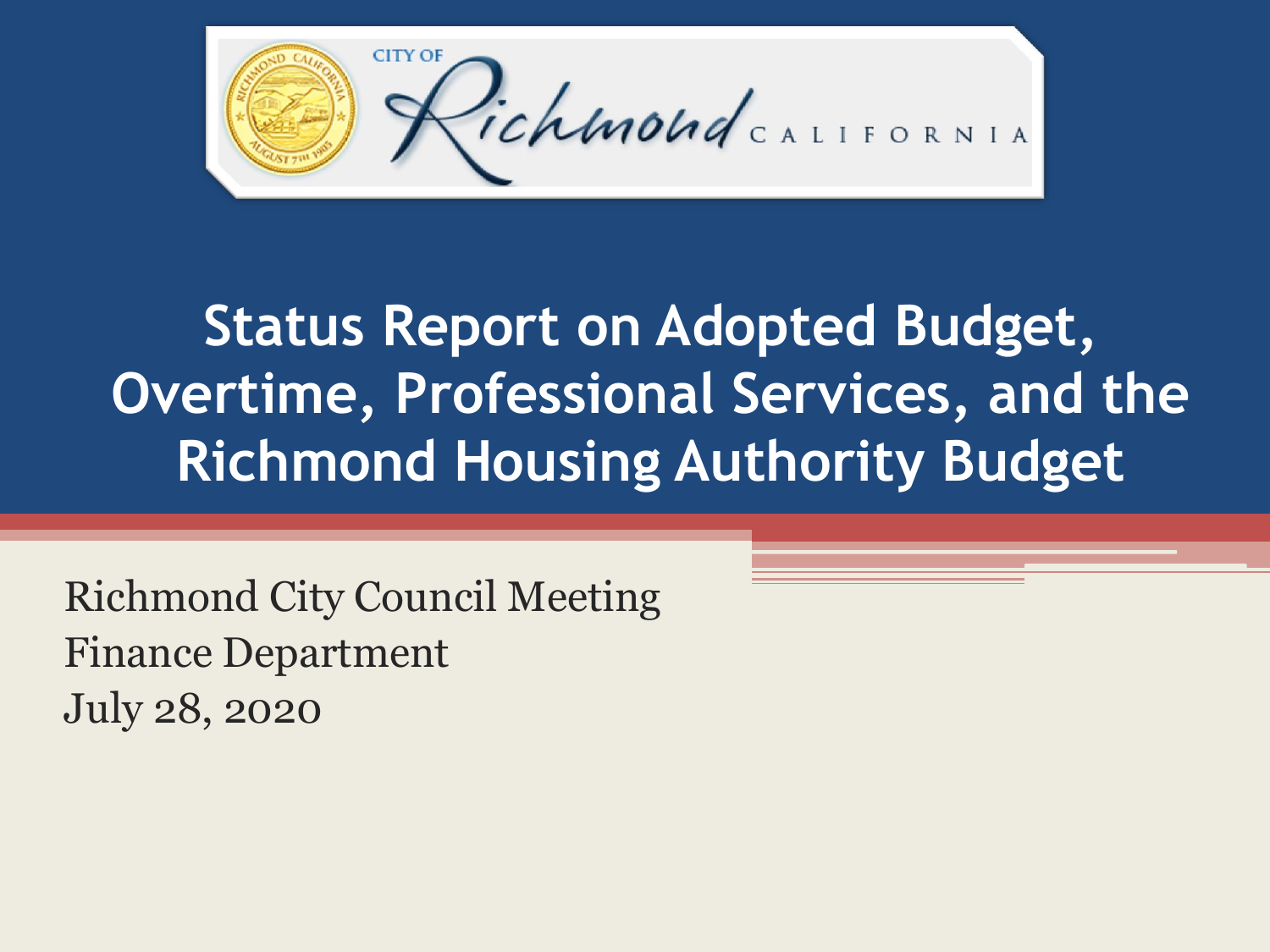## **Recommended Action**

RECEIVE a status report on FY 2020-21 adopted budget, overtime details, professional services details, and the Richmond Housing Authority's budget.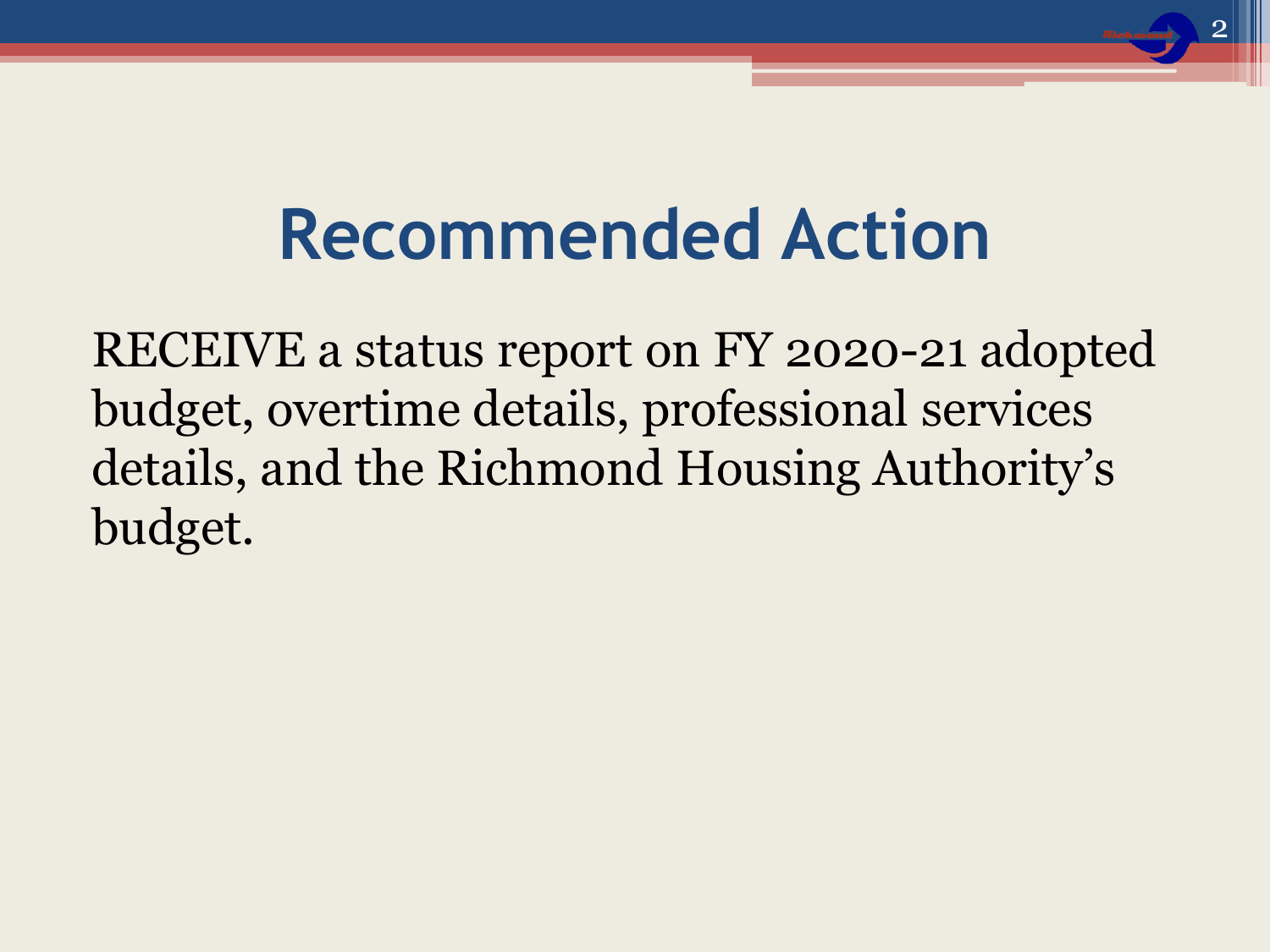## **Agenda**

3

- Status Reports:
	- FY 2020-21 Adopted Budget
	- Overtime
	- Professional Services
	- Richmond Housing Authority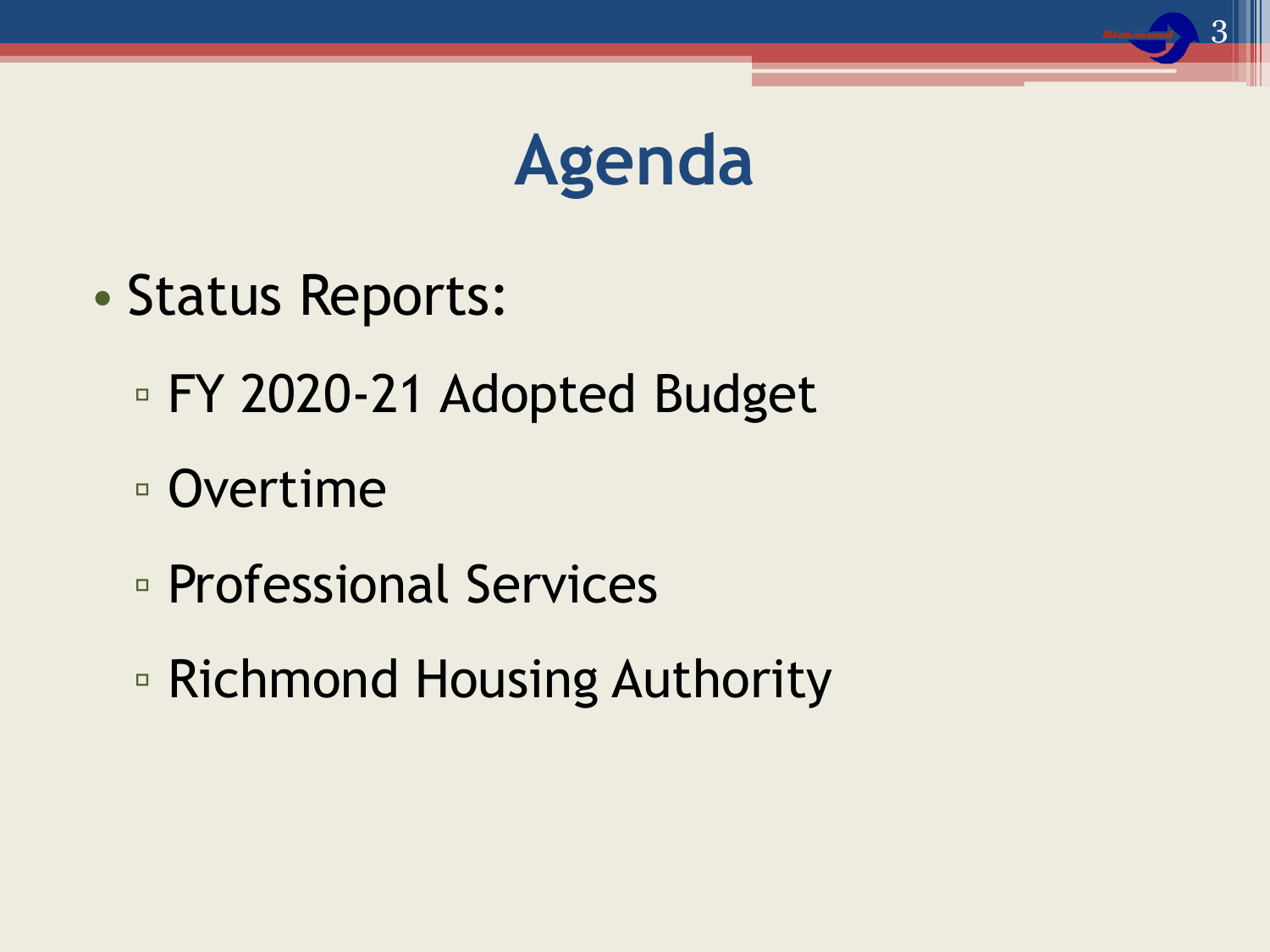# **FY 2020-21 Adopted Budget**

4

- FY 20-21 balanced budget with budgeted revenues equal to budgeted expenditures at \$165.2M
- Addresses an estimated \$29.5M deficit ▫ 62% was addressed by one-time fixes
- June 30, 2020 Council Meeting
	- Remove furloughs as an option and reduce overtime \$904,272
	- Remaining budget gap \$2.1 million
- July 2, 2020 Special Closed Session Meeting ▫ Staff directed to continue negotiating furloughs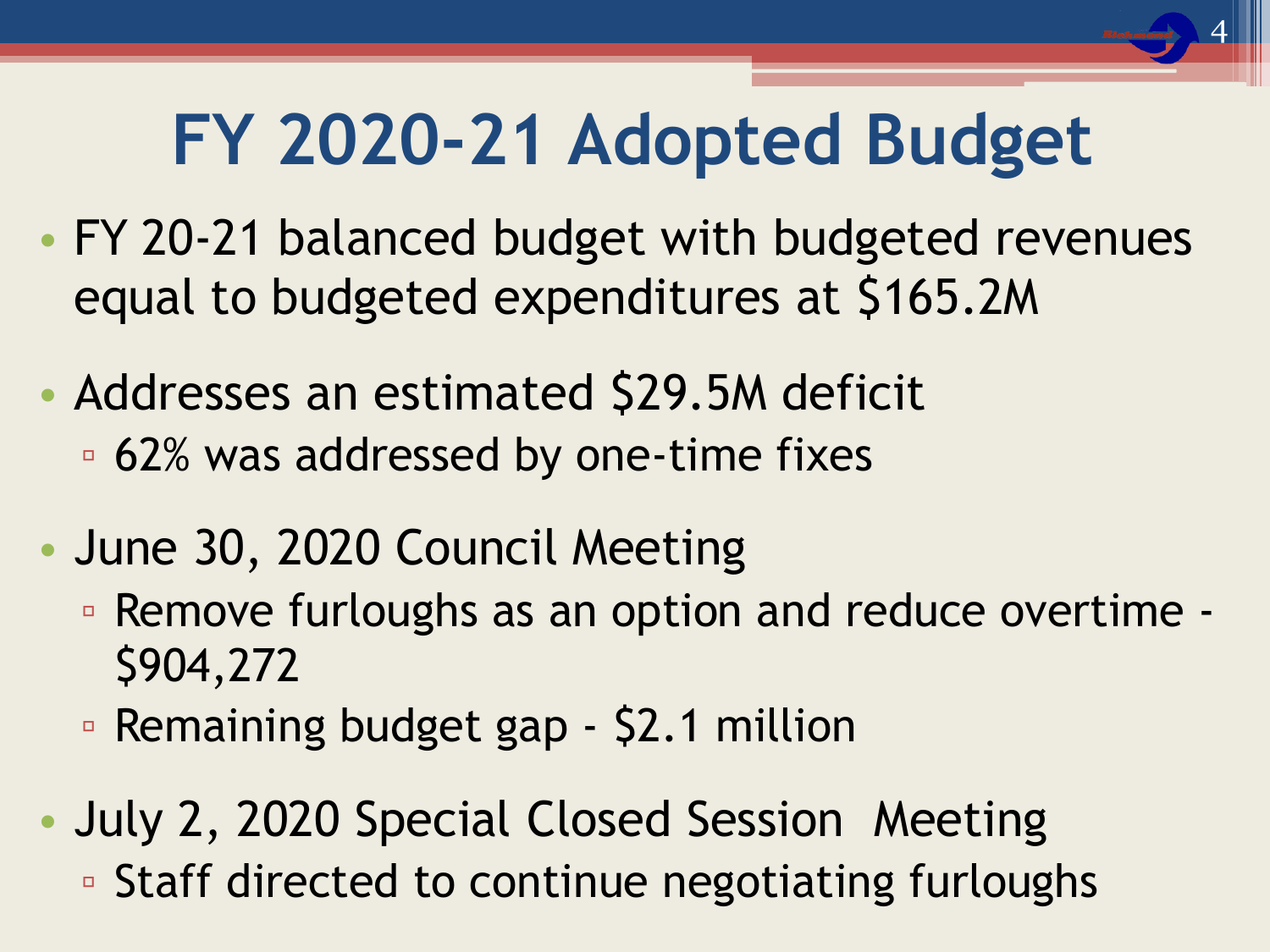# **FY 2020-21 Overtime Budget**

|                               | FY2020-21 Overtime Budget |                                |                                      |
|-------------------------------|---------------------------|--------------------------------|--------------------------------------|
|                               |                           | <b>Revised Budget</b><br>(S1M) | <b>Revised Budget</b><br>(5904, 272) |
| <b>General Fund</b>           | <b>Original Budget</b>    | <b>Reduction)</b>              | <b>Reduction)</b>                    |
| <b>City Clerk</b>             | 14,000                    | 11,876                         | 10,184                               |
| Finance                       | 6,000                     | 5,090                          | 4,365                                |
| Police - Non-Sworn            | 808,511                   | 685,861                        | 588,137                              |
| Police - Sworn                | 3,433,019                 | 2,912,233                      | 2,497,290                            |
| Fire - Sworn                  | 2,740,000                 | 2,324,345                      | 1,993,165                            |
| <b>Public Works</b>           | 401,191                   | 340,331                        | 291,839                              |
| Library                       | 1,000                     | 848                            | 727                                  |
| <b>Community Services</b>     | 13,250                    | 11,240                         | 2,327                                |
| <b>Information Technology</b> | 4,000                     | 3,393                          | 2,910                                |
| <b>Total General Fund</b>     | 7,420,971                 | 6,295,217                      | 5,390,944                            |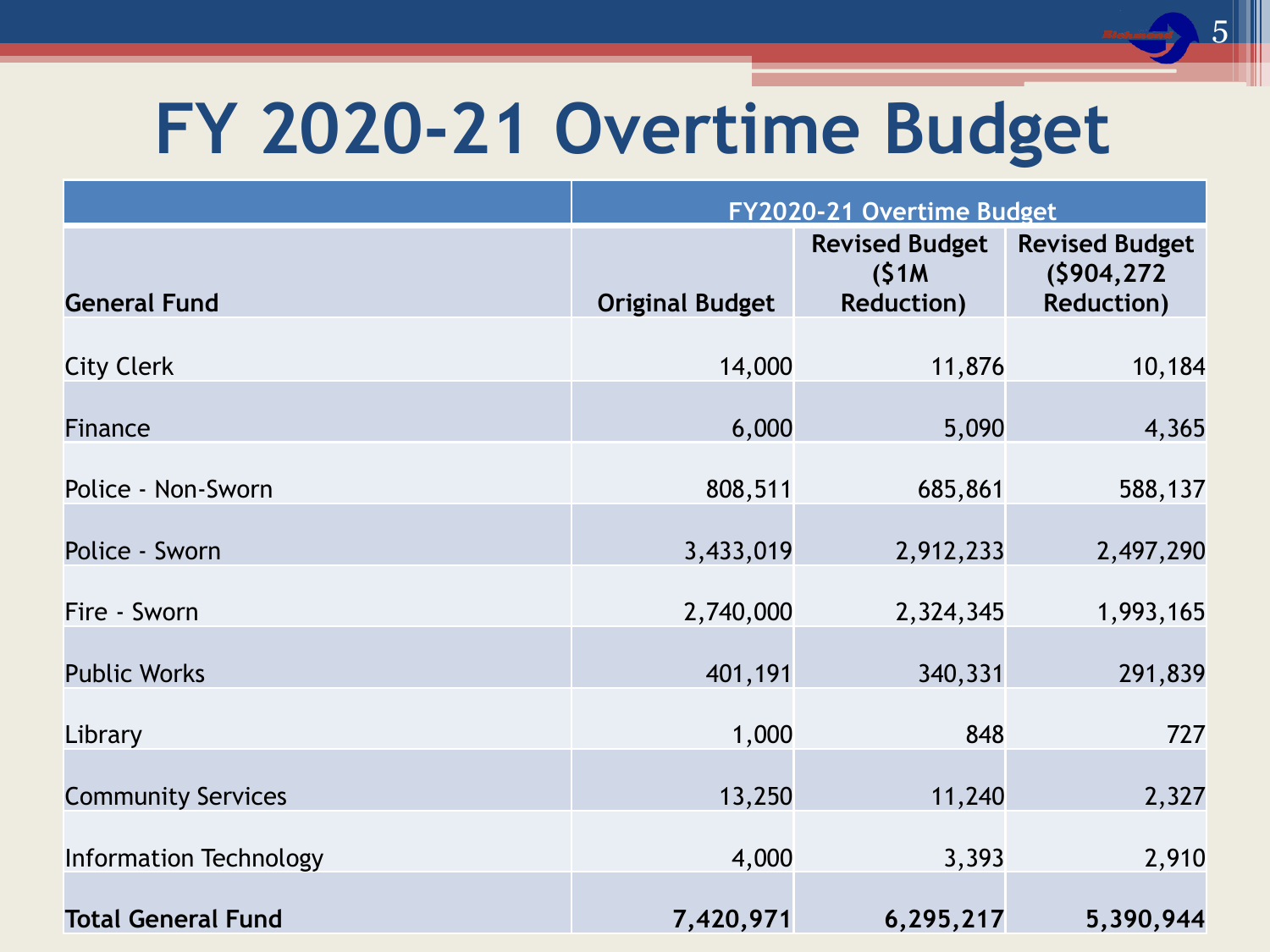# **FY 2020-21 Professional Services Budget**

• Total Professional Services - \$10 million

#### • Notable Budgeted Items:

- Animal control services paid to Contra Costa County \$740,000
- Security services at Civic Center and Point Molate \$500,000
- Financial auditing services \$318,000
- Richmond Police Department contribution to Richmond Police Activities League (RPAL) - \$300,000
- Alcohol, toxicology, and drug testing services \$260,000
- Body-worn camera maintenance \$250,000
- ShotSpotter system maintenance \$204,000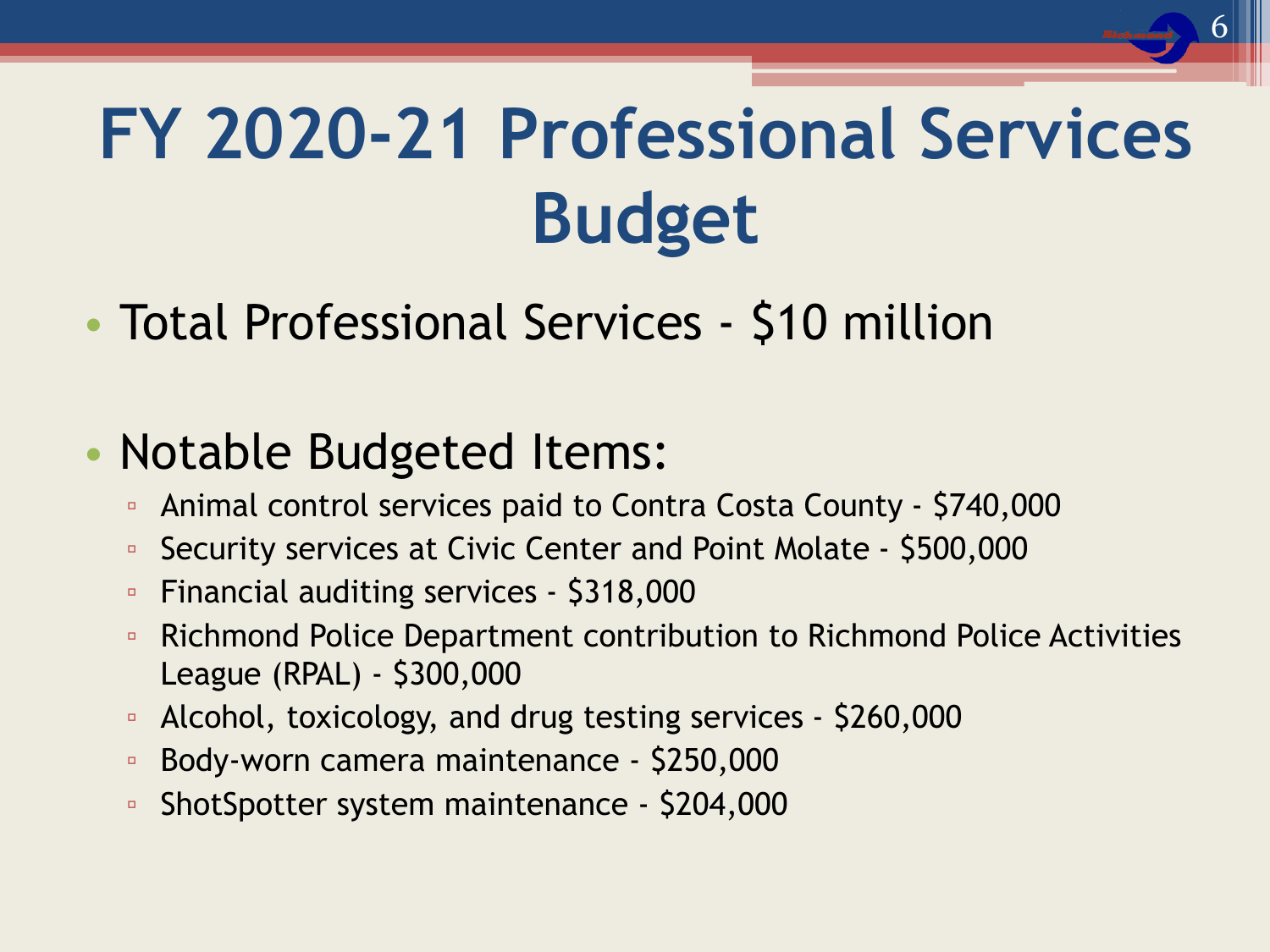# **Richmond Housing Authority**

7

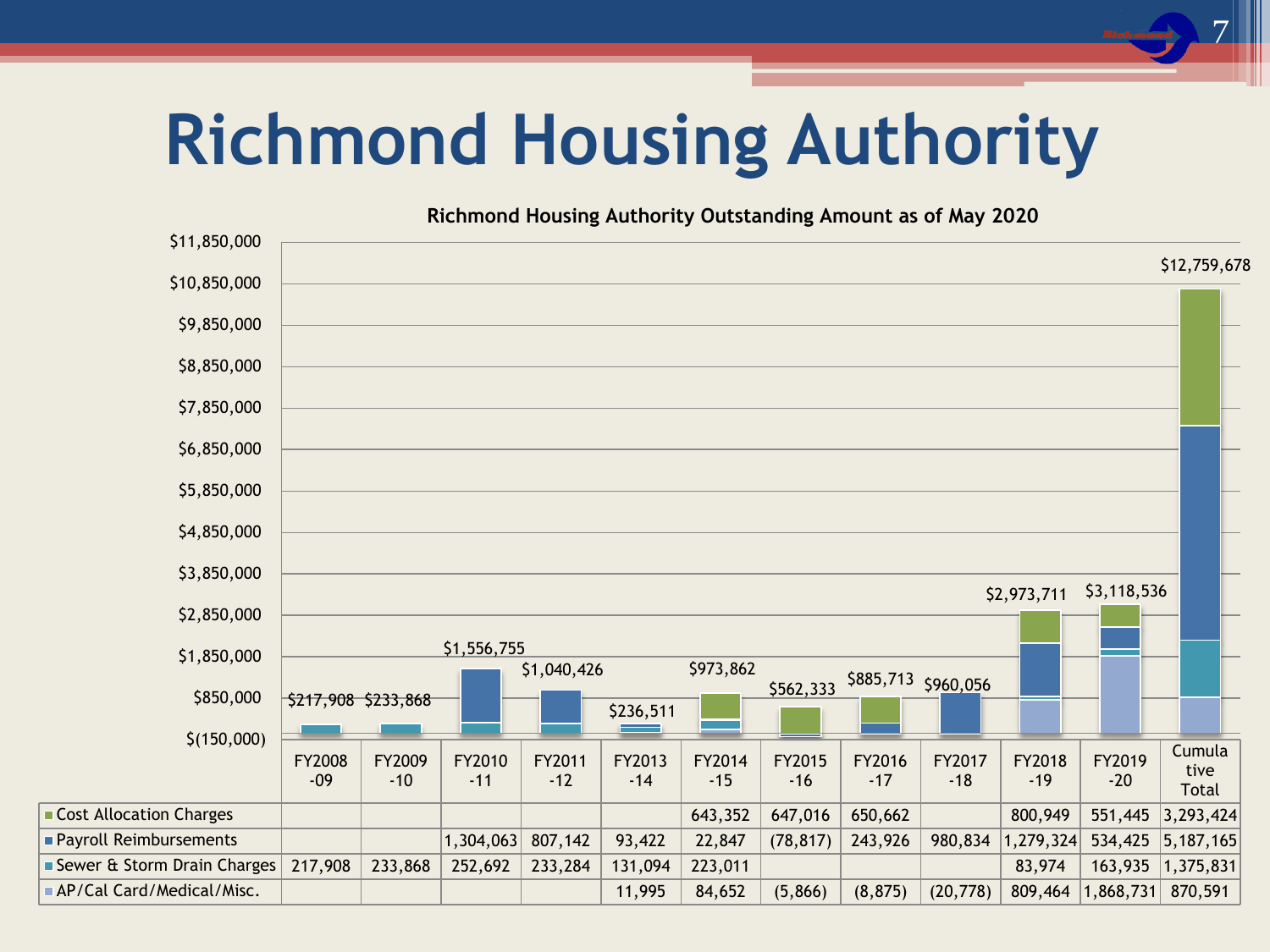## **Next Steps**

- Staff to return to City Council Meeting in September 2020 to present:
	- Updated five-year budget forecast
	- Update on FY 2019-20 & FY 2020-21 Budgets
	- FY 2020-21 monthly overtime report
- City Council discussion and direction regarding RHA subsidy